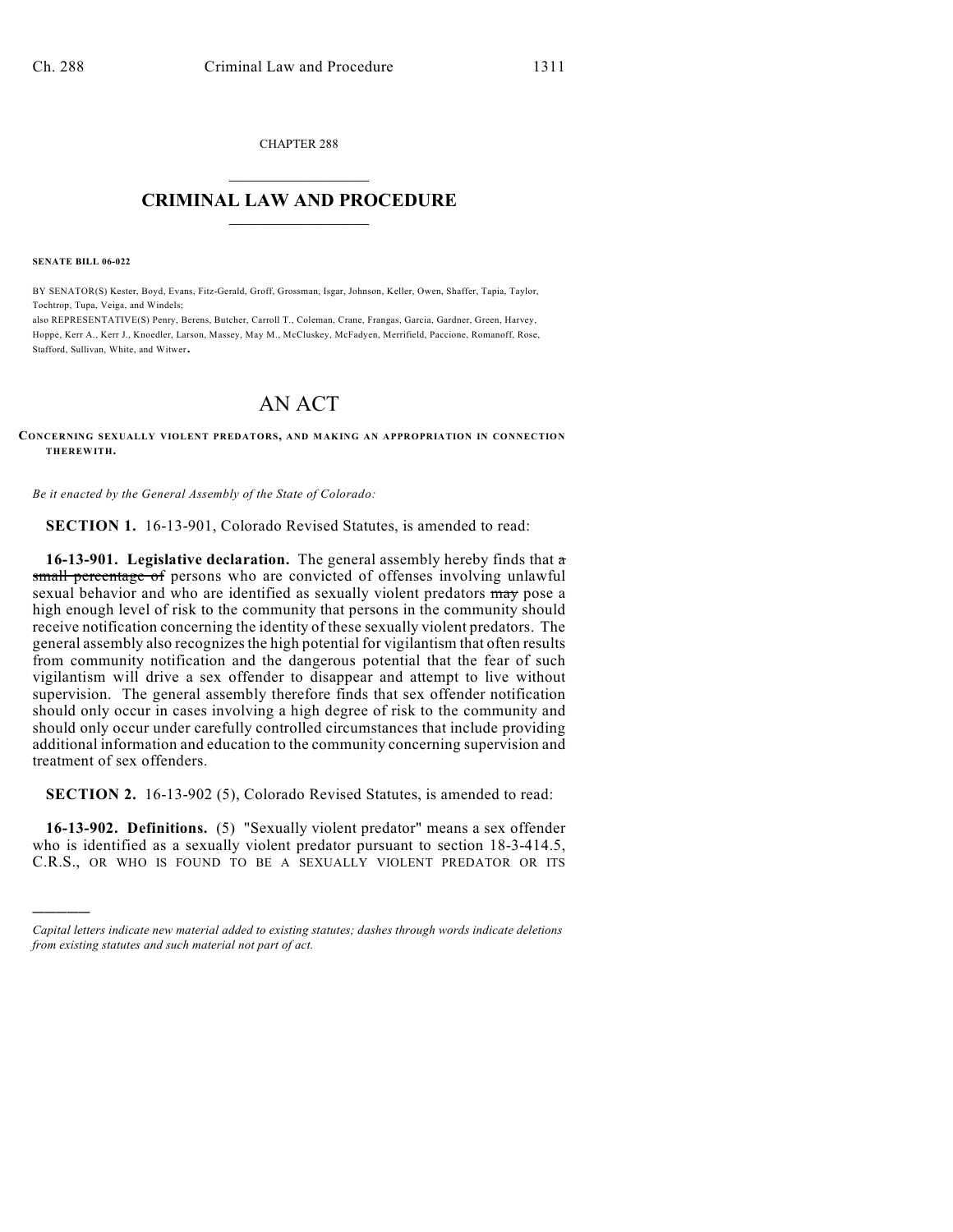EQUIVALENT IN ANY OTHER STATE OR JURISDICTION, INCLUDING BUT NOT LIMITED TO A MILITARY OR FEDERAL JURISDICTION.

**SECTION 3.** 16-13-903, Colorado Revised Statutes, is amended to read:

**16-13-903. Sexually violent predator subject to community notification determination - implementation.** (1) On and after December 31, 1999, a sexually violent predator may be subject to community notification as provided in this part 9, pursuant to criteria established by the management board pursuant to section 16-13-904. A SEXUALLY VIOLENT PREDATOR SHALL BE SUBJECT TO COMMUNITY NOTIFICATION AS PROVIDED IN THIS PART 9, PURSUANT TO CRITERIA, PROTOCOLS, AND PROCEDURES ESTABLISHED BY THE MANAGEMENT BOARD PURSUANT TO SECTION 16-13-904.

(2) The department of corrections or a sexually violent predator's supervising probation or parole officer shall apply the criteria developed by the management board pursuant to section 16-13-904 to determine whether grounds exist for making the sexually violent predator subject to community notification. If the department of corrections or the supervising officer determines that such grounds exist, the department or the supervising officer shall petition the parole board or the court, whichever has jurisdiction over the sexually violent predator, for a determination that the sexually violent predator is subject to community notification.

(3) (a) If the parole board or the court determines that the sexually violent predator is subject to community notification, the department or WHEN A SEXUALLY VIOLENT PREDATOR IS SENTENCED TO PROBATION OR COMMUNITY CORRECTIONS OR IS RELEASED INTO THE COMMUNITY FOLLOWING INCARCERATION, the sexually violent predator's supervising officer, OR THE OFFICIAL IN CHARGE OF THE RELEASING FACILITY OR HIS OR HER DESIGNEE IF THERE IS NO SUPERVISING OFFICER, shall notify the local law enforcement agency for the jurisdiction in which the sexually violent predator resides or plans to reside upon release from incarceration. The local law enforcement agency shall notify the Colorado bureau of investigation, and the sexually violent predator's status as being subject to community notification shall be entered in the central registry of persons required to register as sex offenders created pursuant to section 16-22-110.

(b) WHEN A SEXUALLY VIOLENT PREDATOR LIVING IN A COMMUNITY CHANGES RESIDENCE, UPON REGISTRATION IN THE NEW COMMUNITY OR NOTIFICATION TO THE NEW COMMUNITY'S LAW ENFORCEMENT AGENCY, THAT AGENCY SHALL NOTIFY THE COLORADO BUREAU OF INVESTIGATION AND IMPLEMENT COMMUNITY NOTIFICATION PROTOCOLS.

(4) The department, the parole board, and any person employed by the department or the parole board, shall not be liable for any act or omission committed in implementing the provisions of this part 9 so long as the act or omission is not grossly negligent or committed willfully and wantonly. NOTHING IN THIS SECTION SHALL BE CONSTRUED TO ABROGATE OR LIMIT THE SOVEREIGN IMMUNITY GRANTED TO PUBLIC ENTITIES PURSUANT TO THE "COLORADO GOVERNMENTAL IMMUNITY ACT", ARTICLE 10 OF TITLE 24, C.R.S.

**SECTION 4.** The introductory portion to 16-13-904 (1) and 16-13-904 (1) (a)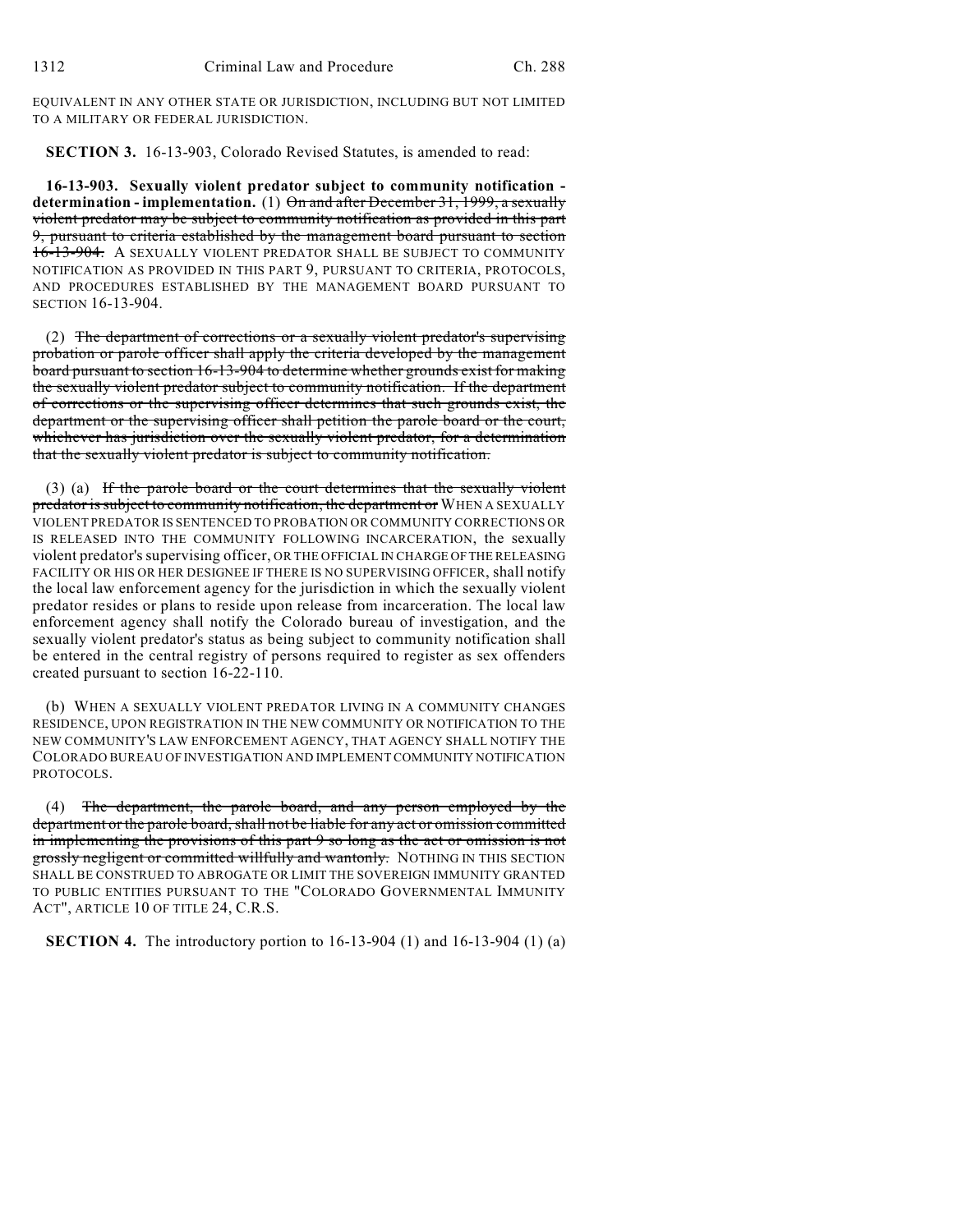and (3), Colorado Revised Statutes, are amended to read:

**16-13-904. Sex offender management board - duties.** (1) On or before November 1, 1999, The management board, in collaboration with the department of corrections, the judicial department, and the parole board, shall establish AND REVISE WHEN NECESSARY:

(a) Criteria to be applied by the department or a supervising probation or parole officer in determining whether to petition the parole board or the court for a determination that a sexually violent predator is subject to community notification;

(3) The management board shall hold at least three public meetings prior to adopting the criteria, protocols, and procedures required in subsection (1) of this section, at which meetings, the management board shall provide notice to and receive input from the public regarding the proposed criteria, protocols, and procedures.

**SECTION 5.** 16-13-905 (2), Colorado Revised Statutes, is amended to read:

**16-13-905. Local law enforcement - duties - immunity.** (2) Any local law enforcement agency, and any employee of the law enforcement agency, shall not be liable for any act or omission committed in carrying out community notification so long as the act or omission is not grossly negligent or committed willfully and wantonly. NOTHING IN THIS SECTION SHALL BE CONSTRUED TO ABROGATE OR LIMIT THE SOVEREIGN IMMUNITY GRANTED TO PUBLIC ENTITIES PURSUANT TO THE "COLORADO GOVERNMENTAL IMMUNITY ACT", ARTICLE 10 OF TITLE 24, C.R.S.

**SECTION 6.** 16-13-906 (3), Colorado Revised Statutes, is amended to read:

**16-13-906. Division of criminal justice - technical assistance team.** (3) The members of the sex offender management board community notification technical assistance team and the members of any local community notification team shall not be liable for any act or omission committed in carrying out community notification so long as the act or omission is not grossly negligent or committed willfully and wantonly. NOTHING IN THIS SECTION SHALL BE CONSTRUED TO ABROGATE OR LIMIT THE SOVEREIGN IMMUNITY GRANTED TO PUBLIC ENTITIES PURSUANT TO THE "COLORADO GOVERNMENTAL IMMUNITY ACT", ARTICLE 10 OF TITLE 24, C.R.S.

**SECTION 7.** 18-3-412.5, Colorado Revised Statutes, is amended BY THE ADDITION OF A NEW SUBSECTION to read:

**18-3-412.5. Failure to register as a sex offender.** (6) (a) WHEN A PEACE OFFICER DETERMINES THAT THERE IS PROBABLE CAUSE TO BELIEVE THAT A CRIME OF FAILURE TO REGISTER AS A SEX OFFENDER HAS BEEN COMMITTED BY A PERSON REQUIRED TO REGISTER AS A SEXUALLY VIOLENT PREDATOR IN THIS STATE PURSUANT TO ARTICLE 22 OF TITLE 16, C.R.S, OR IN ANY OTHER STATE, THE OFFICER SHALL ARREST THE PERSON SUSPECTED OF THE CRIME. IT SHALL BE A CONDITION OF ANY BOND POSTED BY SUCH PERSON THAT THE PERSON SHALL REGISTER PURSUANT TO THE PROVISIONS OF SECTION 16-22-108, C.R.S., WITHIN FIVE BUSINESS DAYS AFTER RELEASE FROM INCARCERATION.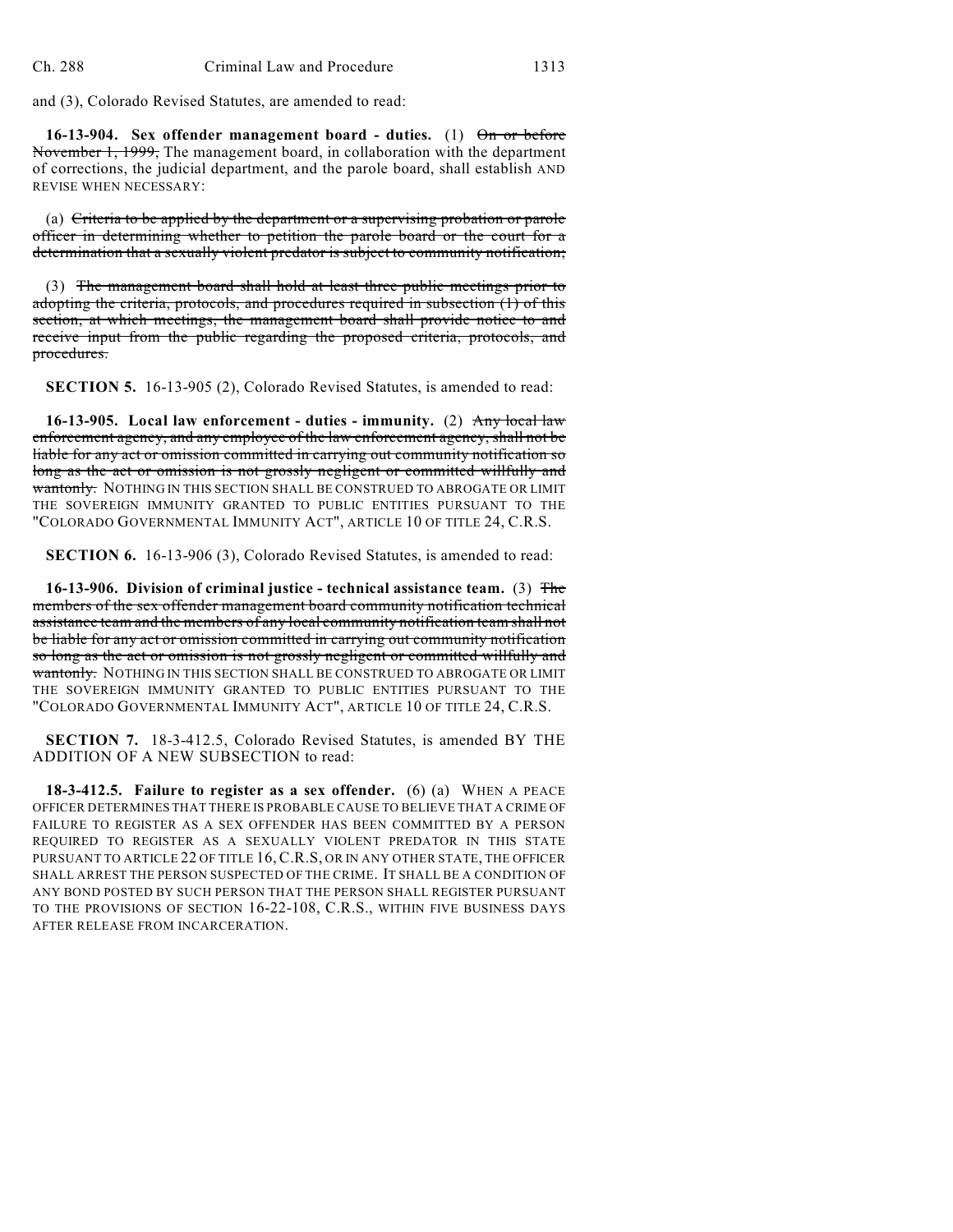(b) WHEN A PEACE OFFICER MAKES A WARRANTLESS ARREST PURSUANT TO THIS SUBSECTION (6), THE PEACE OFFICER SHALL IMMEDIATELY NOTIFY THE COLORADO BUREAU OF INVESTIGATION OF THE ARREST. UPON RECEIVING THE NOTIFICATION, THE COLORADO BUREAU OF INVESTIGATION SHALL NOTIFY THE JURISDICTION WHERE THE SEXUALLY VIOLENT PREDATOR LAST REGISTERED. THE JURISDICTION WHERE THE SEXUALLY VIOLENT PREDATOR LAST REGISTERED, IF IT IS NOT THE JURISDICTION WHERE THE PROBABLE CAUSE ARREST IS MADE, SHALL COORDINATE WITH THE ARRESTING JURISDICTION IMMEDIATELY TO DETERMINE THE APPROPRIATE JURISDICTION THAT WILL FILE THE CHARGE. IF THE SEXUALLY VIOLENT PREDATOR IS BEING HELD IN CUSTODY AFTER THE ARREST, THE APPROPRIATE JURISDICTION SHALL HAVE NO LESS THAN FIVE BUSINESS DAYS AFTER THE DATE OF THE ARREST TO CHARGE THE SEXUALLY VIOLENT PREDATOR.

**SECTION 8.** The introductory portion to 18-3-414.5 (1) (a) (II) and 18-3-414.5 (1) (b), (2), and (3), Colorado Revised Statutes, are amended to read:

**18-3-414.5. Sexually violent predator.** (1) As used in this section, unless the context otherwise requires:

(a) "Sexually violent predator" means an offender:

(II) Who has been convicted on or after July 1, 1999, of one of the following offenses, OR OF AN ATTEMPT, SOLICITATION, OR CONSPIRACY TO COMMIT ONE OF THE FOLLOWING OFFENSES, committed on or after July 1, 1997:

(b) "Convicted" includes having RECEIVED A VERDICT OF GUILTY BY A JUDGE OR JURY, HAVING pleaded guilty or nolo contendere, OR HAVING RECEIVED A DEFERRED JUDGMENT AND SENTENCE.

(2) At the time a presentence investigation report is conducted for WHEN a defendant who is convicted of one of the offenses specified in subparagraph (II) of paragraph (a) of subsection (1) of this section, the probation department shall, in coordination with the evaluator completing the mental health sex offense specific evaluation, complete the sexually violent predator risk assessment, UNLESS SUCH AN EVALUATION AND ASSESSMENT HAS BEEN COMPLETED WITHIN THE SIX MONTHS PRIOR TO THE CONVICTION OR THE DEFENDANT HAS BEEN PREVIOUSLY DESIGNATED A SEXUALLY VIOLENT PREDATOR. Based on the results of such assessment, the court shall make specific findings of fact and enter an order concerning whether the defendant is a sexually violent predator. If the defendant is found to be a sexually violent predator, the defendant shall be required to register pursuant to the provisions of section 16-22-108, C.R.S., AND SHALL BE SUBJECT TO COMMUNITY NOTIFICATION PURSUANT TO PART 9 OF ARTICLE 13 OF TITLE 16, C.R.S.

(3) When considering release on parole OR DISCHARGE for an offender who was convicted of one of the offenses specified in subparagraph (II) of paragraph (a) of subsection (1) of this section, IF THERE HAS BEEN NO PREVIOUS COURT ORDER, the parole board shall make specific findings concerning whether the offender is a sexually violent predator, based on the results of a sexually violent predator assessment. conducted by the department of corrections. IF NO PREVIOUS ASSESSMENT HAS BEEN COMPLETED, THE PAROLE BOARD SHALL ORDER THE DEPARTMENT OF CORRECTIONS TO COMPLETE A SEXUALLY VIOLENT PREDATOR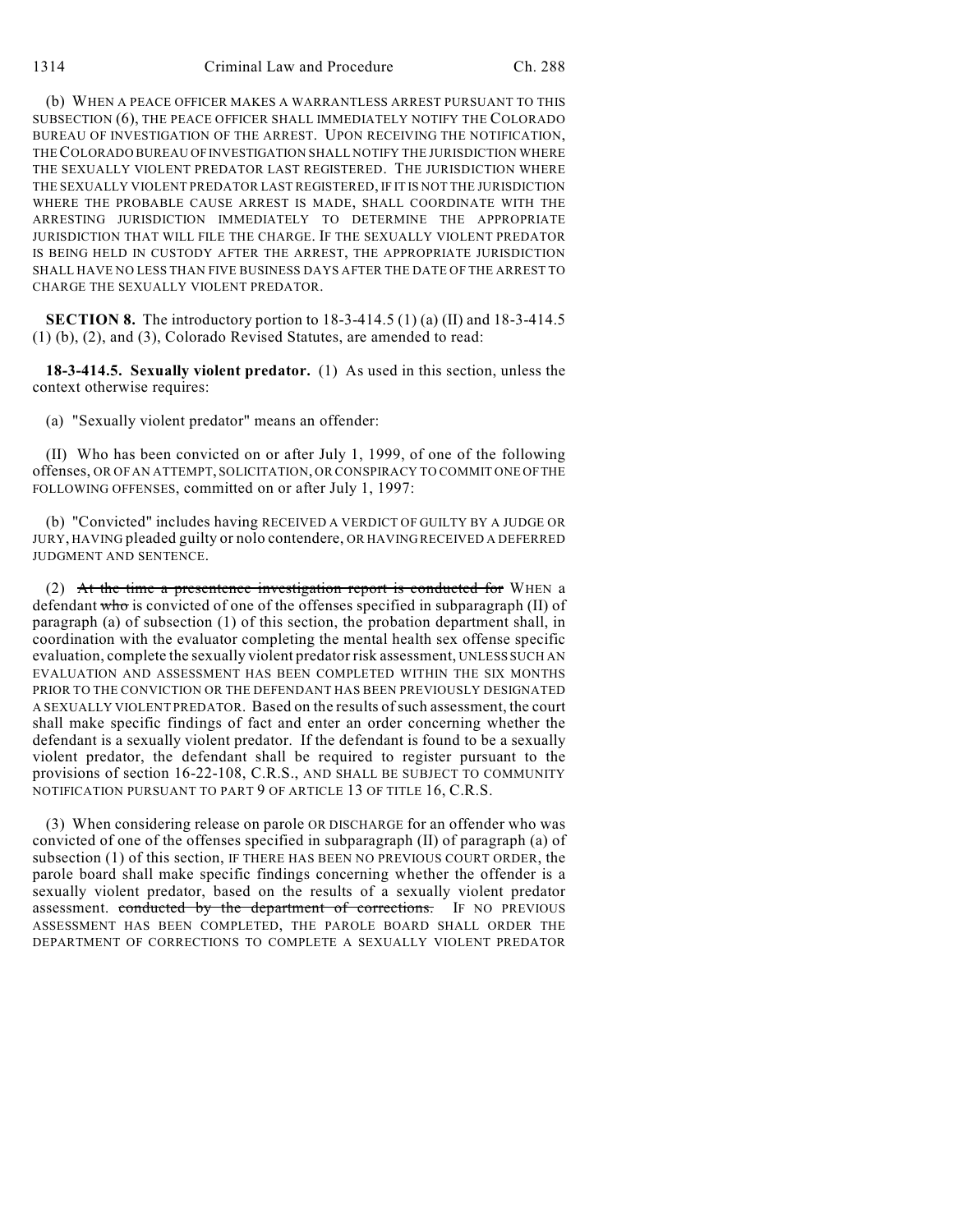ASSESSMENT. If the parole board finds that the offender is a sexually violent predator, the offender shall be required to register pursuant to the provisions of section 16-22-108, C.R.S., AND SHALL BE SUBJECT TO COMMUNITY NOTIFICATION PURSUANT TO PART 9 OF ARTICLE 13 OF TITLE 16, C.R.S.

**SECTION 9.** 16-11.7-103 (4) (c.5), Colorado Revised Statutes, is amended to read:

**16-11.7-103. Sex offender management board - creation - duties - repeal.** (4) The board shall carry out the following duties:

 $(c.5)$  On or before January 1, 1999, The board shall consult on, and approve, AND REVISE AS NECESSARY the risk assessment screening instrument developed by the division of criminal justice to assist the sentencing court in determining the likelihood that an offender would commit one or more of the offenses specified in section 18-3-414.5 (1) (a) (II), C.R.S., under the circumstances described in section 18-3-414.5 (1) (a) (III), C.R.S. No state general fund moneys shall be used to develop the risk assessment screening instrument. In carrying out this duty, the board shall consider sex offender risk assessment research and shall consider as one element the risk posed by a sex offender who suffers from a mental abnormality, psychosis, or personality disorder that makes the person more likely to engage in sexually violent predatory offenses. For purposes of this subsection (4) only, "mental abnormality" means a congenital or acquired condition that affects the emotional or volitional capacity of a person in a manner that predisposesthat person to the commission of criminal sexual acts to a degree that makes the person a significant risk to the health and safety of other persons. If a defendant is found to be a sexually violent predator, the defendant shall be required to register pursuant to article 22 of this title AND SHALL BE SUBJECT TO COMMUNITY NOTIFICATION PURSUANT TO PART 9 OF ARTICLE 13 OF THIS TITLE.

**SECTION 10. Appropriation.** (1) In addition to any other appropriation, there is hereby appropriated, out of any moneys in the general fund not otherwise appropriated, to the department of corrections, for the fiscal year beginning July 1, 2006, the sum of seventy-one thousand eight hundred six dollars (\$71,806) and 0.7 FTE, or so much thereof as may be necessary, for the implementation of this act.

(2) In addition to any other appropriation, there is hereby appropriated, out of any moneys in the sex offender surcharge cash fund created in section 18-21-103 (3), Colorado Revised Statutes, not otherwise appropriated, to the judicial department, for the fiscal year beginning July 1, 2006, the sum of twenty-seven thousand dollars  $($27,000)$ , or so much thereof as may be necessary, for the implementation of this act.

(3) In addition to any other appropriation, there is hereby appropriated, out of any moneys in the general fund not otherwise appropriated, to the department of public safety, for allocation to the division of criminal justice, for the fiscal year beginning July 1, 2006, the sum of twenty-nine thousand dollars (\$29,000), orso much thereof as may be necessary, for the implementation of this act.